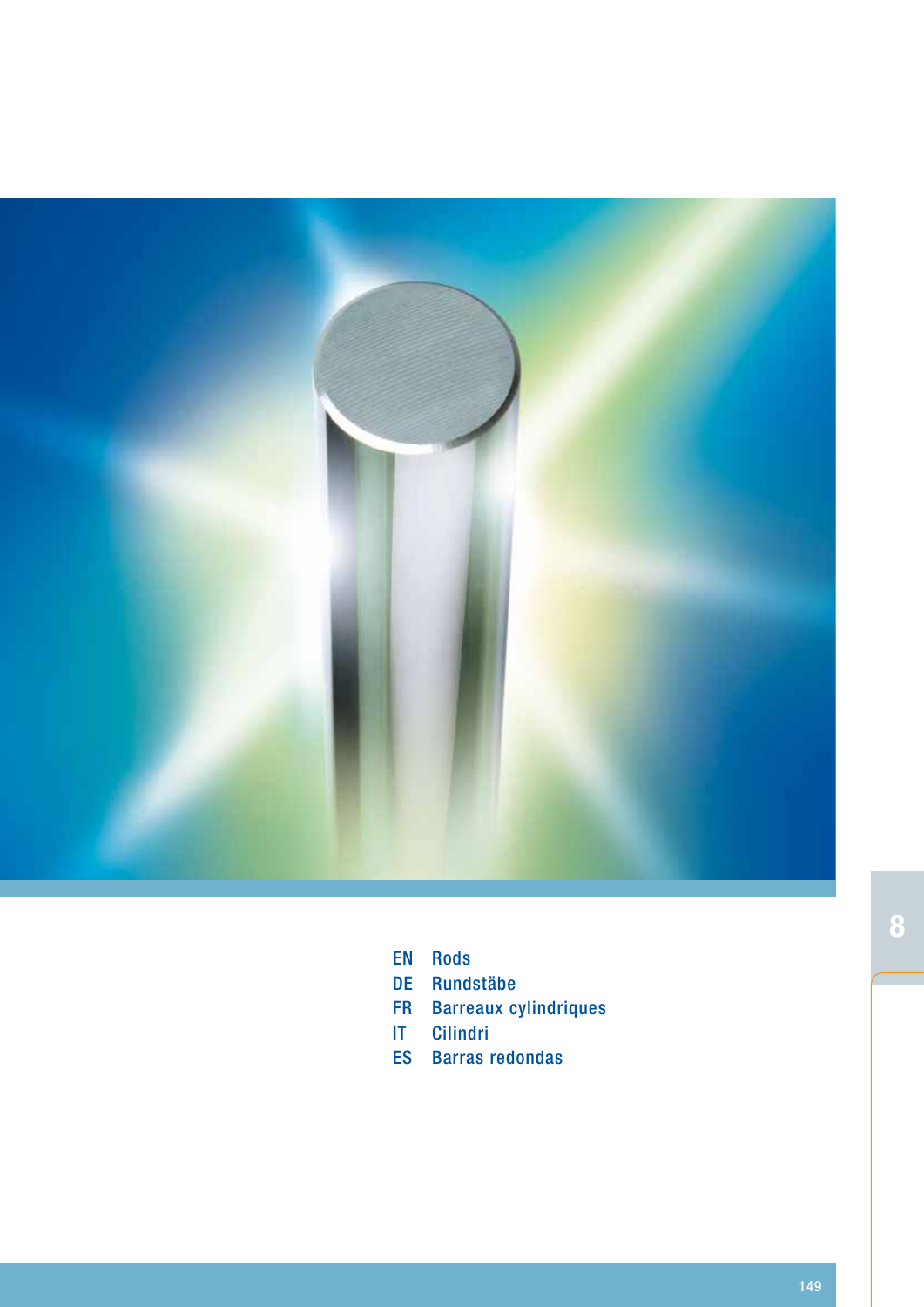

Rods EN

F

- Rundstäbe DE
- Barreaux cylindriques FR
- Cilindri IT

ES Barras redondas

| ∀                    | <b>EN Rods - ground</b><br>DE Rundstäbe - geschliffen<br>FR Barreaux cylindriques - affûtés<br>Cilindri - rettificati<br>ES Barras redondas - afilado                                                                                                   | metric<br>metrisch<br>métrique<br>metrico<br>métrico | 154 - 157 |
|----------------------|---------------------------------------------------------------------------------------------------------------------------------------------------------------------------------------------------------------------------------------------------------|------------------------------------------------------|-----------|
| $\overrightarrow{ }$ | <b>EN Rods - ground</b><br>DE Rundstäbe - geschliffen<br>FR Barreaux cylindriques - affûtés<br>Cilindri - rettificati<br>IΤ<br><b>ES Barras redondas - afilado</b>                                                                                      | inch                                                 | 158       |
|                      | <b>EN TIGRAmet - Heavy alloy tool body blanks</b><br>DE TIGRAmet - Grundkörperrohlinge aus Schwermetall<br>FR TIGRAmet - Ébauches en métal lourd<br>TIGRAmet - Corpo utensile grezzo in metallo pesante<br><b>ES TIGRAmet - Cuerpos de metal pesado</b> |                                                      | 159       |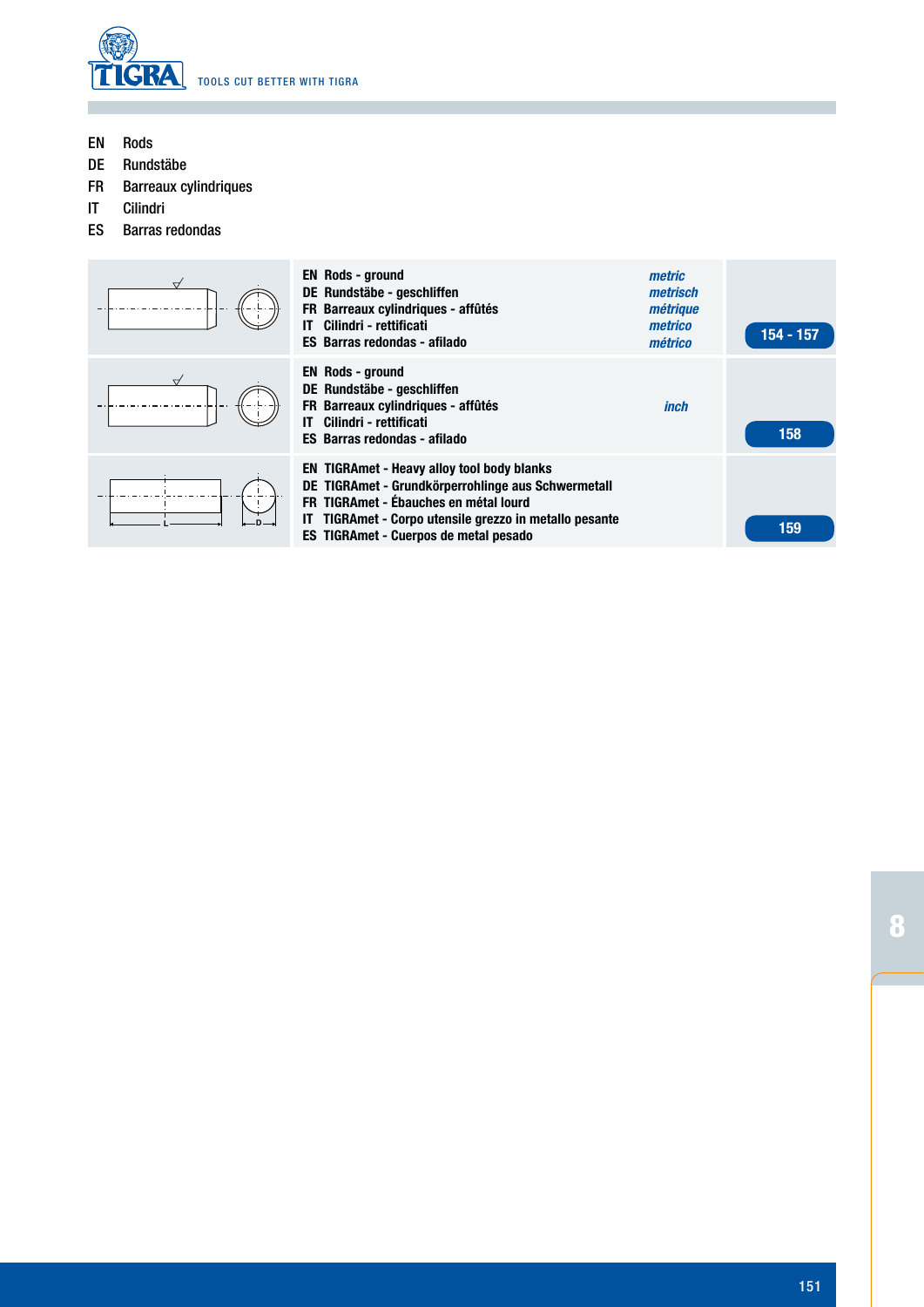

| <b>Rods</b> |  |  | - Carbide grades and their applications |
|-------------|--|--|-----------------------------------------|
|             |  |  |                                         |

- DE Rundstäbe - Hartmetallsorten und ihre Anwendungen
- FR Barreaux cylindriques - Les nuances de carbures et leurs applications
- IT Cilindri - I tipi di metallo duro e le loro applicazioni
- ES Barras redondas

EN

- Calidades de metal duro y sus aplicaciones

| EN<br><b>TIGRA grade</b><br>DE<br><b>TIGRA - Sorte</b><br>FR<br><b>Nuance TIGRA</b><br>$\boldsymbol{\Pi}$<br><b>Tipo TIGRA</b><br><b>ES</b><br><b>Calidad TIGRA</b> | <b>ISO</b><br><b>ISO</b><br><b>ISO</b><br><b>ISO</b><br><b>ISO</b> | <b>USA</b><br><b>USA</b><br><b>USA</b><br>Stati uniti<br><b>EE.UU.</b> | <b>Hardness</b><br>Härte<br><b>Dureté</b><br><b>Durezza</b><br><b>Dureza</b> | <b>Toughness</b><br>Zähigkeit<br><b>Ténacité</b><br><b>Tenacità</b><br><b>Tenacidad</b> | <b>Bending strength</b><br><b>Biegebruchfestigkeit</b><br>Résistance à la flexion<br><b>Resistenza flessionale</b><br>Resistencia a la flexión |
|---------------------------------------------------------------------------------------------------------------------------------------------------------------------|--------------------------------------------------------------------|------------------------------------------------------------------------|------------------------------------------------------------------------------|-----------------------------------------------------------------------------------------|------------------------------------------------------------------------------------------------------------------------------------------------|
| T03MG-CR                                                                                                                                                            | <b>K01</b>                                                         | $C4++$                                                                 |                                                                              |                                                                                         |                                                                                                                                                |
| <b>T03F-CR</b>                                                                                                                                                      | <b>K01</b>                                                         | $C4+$                                                                  |                                                                              |                                                                                         |                                                                                                                                                |
| T06MG                                                                                                                                                               | K01 - K10                                                          | $C3++$                                                                 |                                                                              |                                                                                         |                                                                                                                                                |
| <b>T10MG</b><br>UNIVERSAL                                                                                                                                           | K10 - K40                                                          | $C3+$                                                                  |                                                                              |                                                                                         | π                                                                                                                                              |
| <b>T12SMG</b>                                                                                                                                                       |                                                                    | $C1++$                                                                 |                                                                              |                                                                                         |                                                                                                                                                |

 $CR = Co + Ni + CR =$  corrosion resistant - korrosionsbeständig - anti-corrosif inossidabile - anticorrosivo

For technical data, please refer to the pages 4-5. EN

DE Die technischen Daten entnehmen Sie bitte den Seiten 4-5.

FR Pour les données techniques, veuillez voir aux pages 4-5.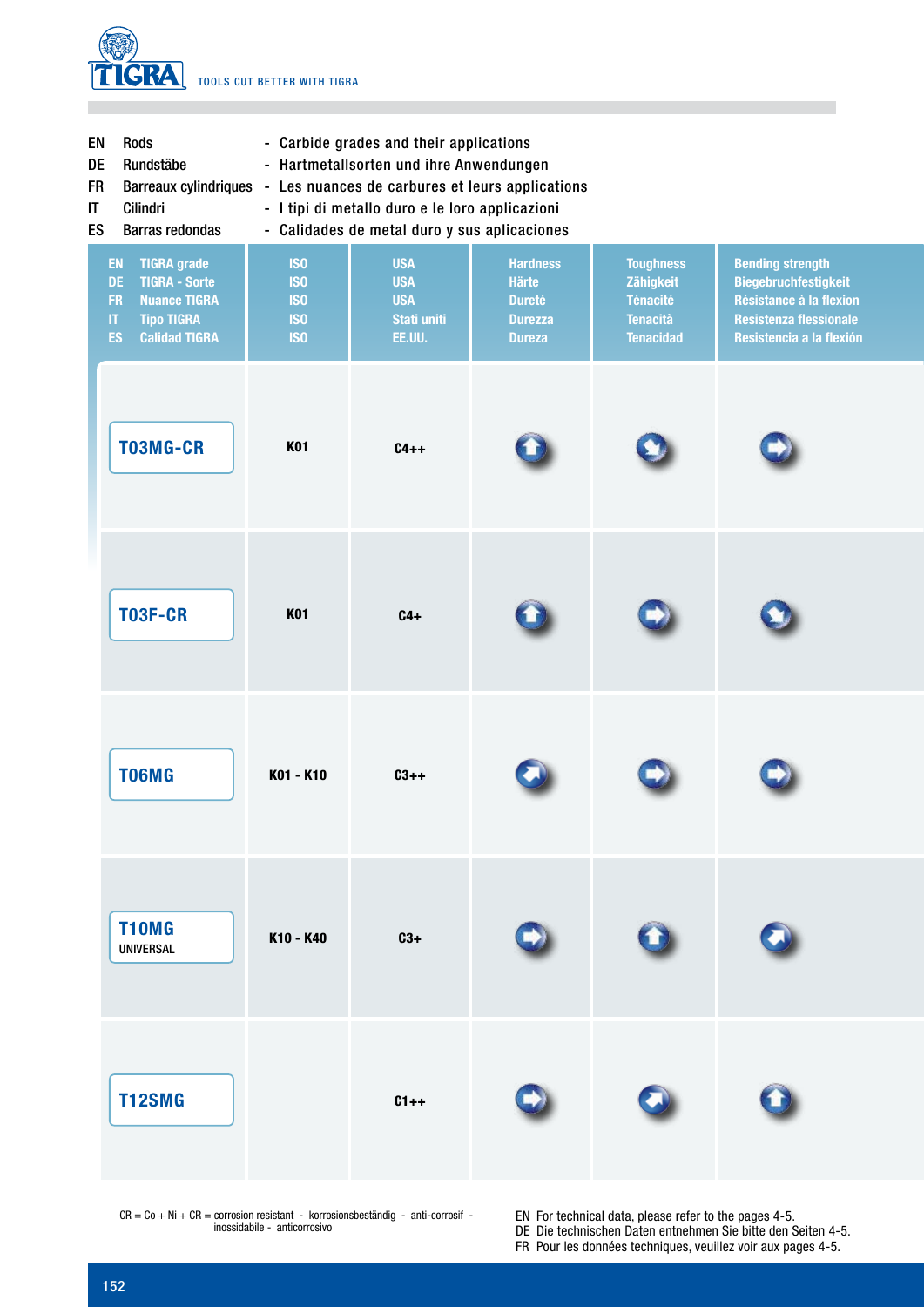

| <b>Plastics</b><br><b>Plastik</b><br><b>Plastiques</b><br><b>Plastica</b><br><b>Plásticos</b> | <b>HDF</b><br><b>HDF</b><br><b>HDF</b><br><b>HDF</b><br><b>HDF</b> | <b>MDF</b><br><b>MDF</b><br><b>MDF</b><br><b>MDF</b><br><b>MDF</b> | <b>Chipboard</b><br><b>Spanplatte</b><br>Panneaux de particule<br><b>Truciolare</b><br>Panel de aglomerado | <b>Hardwood</b><br>Hartholz<br><b>Bois dur</b><br><b>Legno duro</b><br><b>Madera dura</b> | <b>Softwood</b><br><b>Weichholz</b><br><b>Bois tendre</b><br>Legno tenero<br><b>Madera blanda</b> | <b>Main usage</b><br><b>Hauptverwendung</b><br><b>Usage principal</b><br><b>Uso principale</b><br><b>Uso principal</b>                                                                                                                                                                                                                                                                                                                                                                               |
|-----------------------------------------------------------------------------------------------|--------------------------------------------------------------------|--------------------------------------------------------------------|------------------------------------------------------------------------------------------------------------|-------------------------------------------------------------------------------------------|---------------------------------------------------------------------------------------------------|------------------------------------------------------------------------------------------------------------------------------------------------------------------------------------------------------------------------------------------------------------------------------------------------------------------------------------------------------------------------------------------------------------------------------------------------------------------------------------------------------|
|                                                                                               |                                                                    |                                                                    |                                                                                                            |                                                                                           |                                                                                                   | EN HDF, MDF<br>DE HDF, MDF<br>FR HDF, MDF<br>IT HDF, MDF<br>ES HDF, MDF                                                                                                                                                                                                                                                                                                                                                                                                                              |
|                                                                                               |                                                                    |                                                                    |                                                                                                            |                                                                                           |                                                                                                   | EN Highly abrasive materials, boards,<br>larger tool diameters<br>DE Stark abrasive Materialien, Platten,<br>größere Werkzeugdurchmesser<br>FR Matériaux très abrasifs, panneaux,<br>diamètres d'outils plus grands<br>IT Materiali altamente abrasivi, pannelli, utensili di<br>diametro maggiore<br>ES Materiales altamente abrasivos, tabla,<br>diámetros de herramienta más grandes                                                                                                              |
|                                                                                               |                                                                    |                                                                    |                                                                                                            |                                                                                           |                                                                                                   | EN Harder boards and woods, plastics, graphite,<br>aluminum, larger tool diameters<br>DE Härtere Platten und Holz, Kunststoff, Graphit, Alu-<br>minium, größere Werkzeugdurchmesser<br>FR Panneaux durs et bois durs, plastiques, graphite,<br>aluminium, diamètres d'outils plus grands<br>IT Pannelli e legni più duri, plastica, grafite, alluminio,<br>utensili di diametro maggiore<br>ES Tableros y maderas más duras, plásticos, grafito,<br>diámetros de aluminio, la herramienta más grande |
|                                                                                               |                                                                    |                                                                    |                                                                                                            |                                                                                           |                                                                                                   | <b>EN</b> Universal grade<br><b>DE</b> Universelle Sorte<br><b>FR</b> Nuance universelle<br><b>IT</b> Tipo universale<br><b>ES</b> Calidad universal                                                                                                                                                                                                                                                                                                                                                 |
|                                                                                               |                                                                    |                                                                    |                                                                                                            |                                                                                           |                                                                                                   | EN High speed cutting, smaller tool diameters<br>DE Hochgeschwindigkeitsschneiden, kleinere Werkzeug-<br>durchmesser<br>FR Coupe à grande vitesse, diamètres d'outils plus petits<br>IT Taglio ad alta velocità, utensili di diametro più piccolo<br>ES Corte de alta velocidad, los diámetros más pequeños<br>para herramientas                                                                                                                                                                     |

Per i dati tecnici, fare riferimento alle pagine 4-5. IT

Para los datos técnicos, consulte las páginas 4-5. ES

- best performance very good performance
- acceptable
- $\Box$  not suitable

8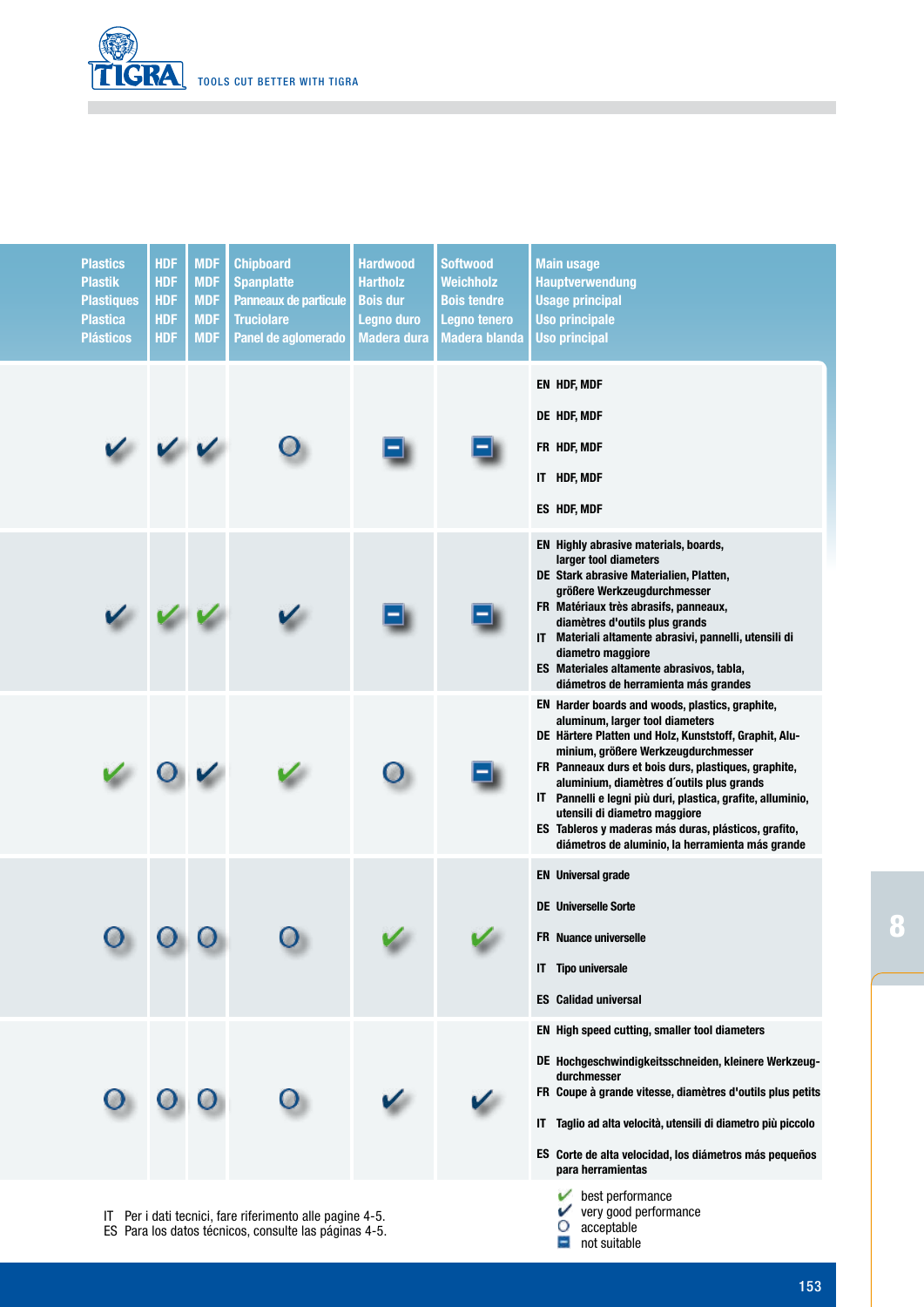

- Rods EN
- Rundstäbe DE
- Barreaux cylindriques FR
- Cilindri IT
- Barras redondas ES



| $\mathbf D$   | L                                         | $\mathbf{C}$                    | T10MG                                                    | <b>T03F-CR</b>                                           | T06MG                                                    | T12SMG |
|---------------|-------------------------------------------|---------------------------------|----------------------------------------------------------|----------------------------------------------------------|----------------------------------------------------------|--------|
| $\mathbf{mm}$ | mm                                        | mm                              | h5                                                       | h5                                                       | h5                                                       | h5     |
| $1.0$         | 330                                       |                                 | 035517                                                   |                                                          |                                                          |        |
| $1.5\,$       | 100<br>330                                |                                 | 036366<br>035518                                         |                                                          |                                                          |        |
| 2.0           | 100<br>330                                |                                 | 036368<br>035519                                         |                                                          |                                                          |        |
| 2.5           | ${\bf 50}$<br>100<br>330                  |                                 | 049983<br>036370<br>035520                               |                                                          |                                                          |        |
| 3.0           | ${\bf 38}$<br>43<br>50<br>330             |                                 | 053363<br>039162<br>034177<br>029708                     | 114916<br>114915<br>114914<br>114910                     | 100980<br>055446<br>055445<br>029707                     | 109912 |
| 3.5           | 330                                       |                                 | 035521                                                   |                                                          |                                                          |        |
| 4.0           | 43<br>$50\,$<br>55<br>330                 |                                 | 039161<br>034178<br>039104<br>029710                     | 114917<br>114918<br>114919<br>114911                     | 106821<br>034158<br>101012<br>029709                     | 109913 |
| 4.5           | 330                                       |                                 | 035522                                                   |                                                          |                                                          |        |
| 5.0           | 43<br>${\bf 50}$<br>330                   |                                 | 052459<br>034179<br>034802                               | 114920<br>114921<br>114912                               | 106780<br>034159<br>036541                               | 104207 |
| 5.5           | 330                                       |                                 | 035523                                                   |                                                          |                                                          |        |
| 6.0           | 46<br>$50\,$<br>55<br>60<br>$70\,$<br>330 | 0.4<br>0.4<br>0.4<br>0.4<br>0.4 | 102374<br>043244<br>039107<br>034180<br>043527<br>029712 | 114922<br>114923<br>114924<br>114925<br>114926<br>114913 | 106785<br>106787<br>101016<br>034160<br>106399<br>029711 | 101390 |
| 6.5           | 330                                       |                                 | 035524                                                   |                                                          |                                                          |        |
| $7.0$         | 330                                       |                                 | 035525                                                   | 114927                                                   | 036544                                                   | 109914 |
| 7.5           | 330                                       |                                 | 035526                                                   |                                                          |                                                          |        |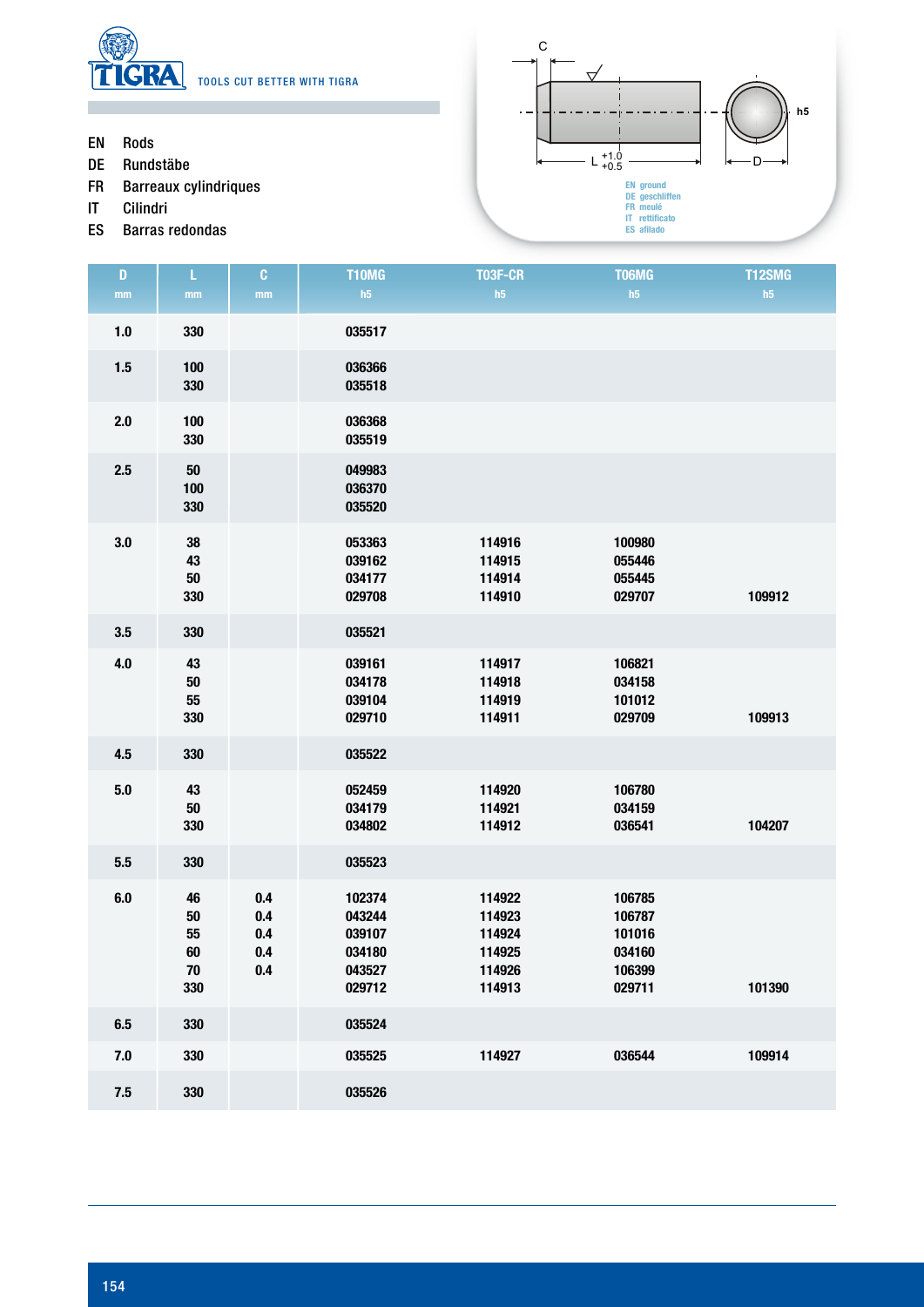

- Rods EN
- Rundstäbe DE
- Barreaux cylindriques FR
- Cilindri IT
- Barras redondas ES



| $\mathbf{D}$ | L                                                            | $\mathbf{C}$                                         | <b>T10MG</b>                                                                           | <b>T03F-CR</b>                                                                         | T06MG                                                                                  | <b>T12SMG</b> |
|--------------|--------------------------------------------------------------|------------------------------------------------------|----------------------------------------------------------------------------------------|----------------------------------------------------------------------------------------|----------------------------------------------------------------------------------------|---------------|
| mm           | mm                                                           | $\mathbf{mm}$                                        | h5                                                                                     | h5                                                                                     | h5                                                                                     | h5            |
| 8.0          | $50\,$<br>55<br>56<br>60<br>$70\,$<br>75<br>80<br>100<br>330 | 0.6<br>0.6<br>0.6<br>0.6<br>0.6<br>0.6<br>0.6<br>0.6 | 045419<br>041602<br>102197<br>046522<br>038349<br>041481<br>034181<br>036392<br>029714 | 114941<br>114942<br>114943<br>114944<br>114945<br>114946<br>114947<br>114948<br>114928 | 106788<br>106789<br>106790<br>102018<br>101017<br>101018<br>034161<br>036391<br>029713 | 100702        |
| 8.5          | 330                                                          |                                                      | 035527                                                                                 |                                                                                        |                                                                                        |               |
| 9.0          | 330                                                          |                                                      | 035528                                                                                 |                                                                                        |                                                                                        |               |
| 9.5          | 330                                                          |                                                      | 035529                                                                                 |                                                                                        |                                                                                        |               |
| 10.0         | 65<br>70<br>75<br>80<br>$90\,$<br>100<br>110<br>330          | 0.6<br>0.6<br>0.6<br>0.6<br>0.6<br>0.6<br>0.6        | 102514<br>038350<br>038351<br>034182<br>052421<br>034183<br>111134<br>029716           | 114951<br>114953<br>114954<br>114955<br>114956<br>114957<br>114929                     | 106791<br>101019<br>055813<br>106402<br>106792<br>036399<br>029715                     | 100701        |
| $11.0$       | 330                                                          |                                                      | 035531                                                                                 |                                                                                        |                                                                                        |               |
| 12.0         | 80<br>$90\,$<br>100<br>110<br>120<br>155<br>330              | 0.8<br>0.8<br>0.8<br>0.8<br>0.8<br>0.8               | 034184<br>038352<br>034185<br>052744<br>051331<br>106797<br>029718                     | 114958<br>114959<br>114960<br>114961<br>114962<br>114963<br>114930                     | 053694<br>101020<br>034165<br>106794<br>106795<br>106796<br>029717                     | 100698        |
| 13.0         | 330                                                          |                                                      | 035534                                                                                 |                                                                                        |                                                                                        |               |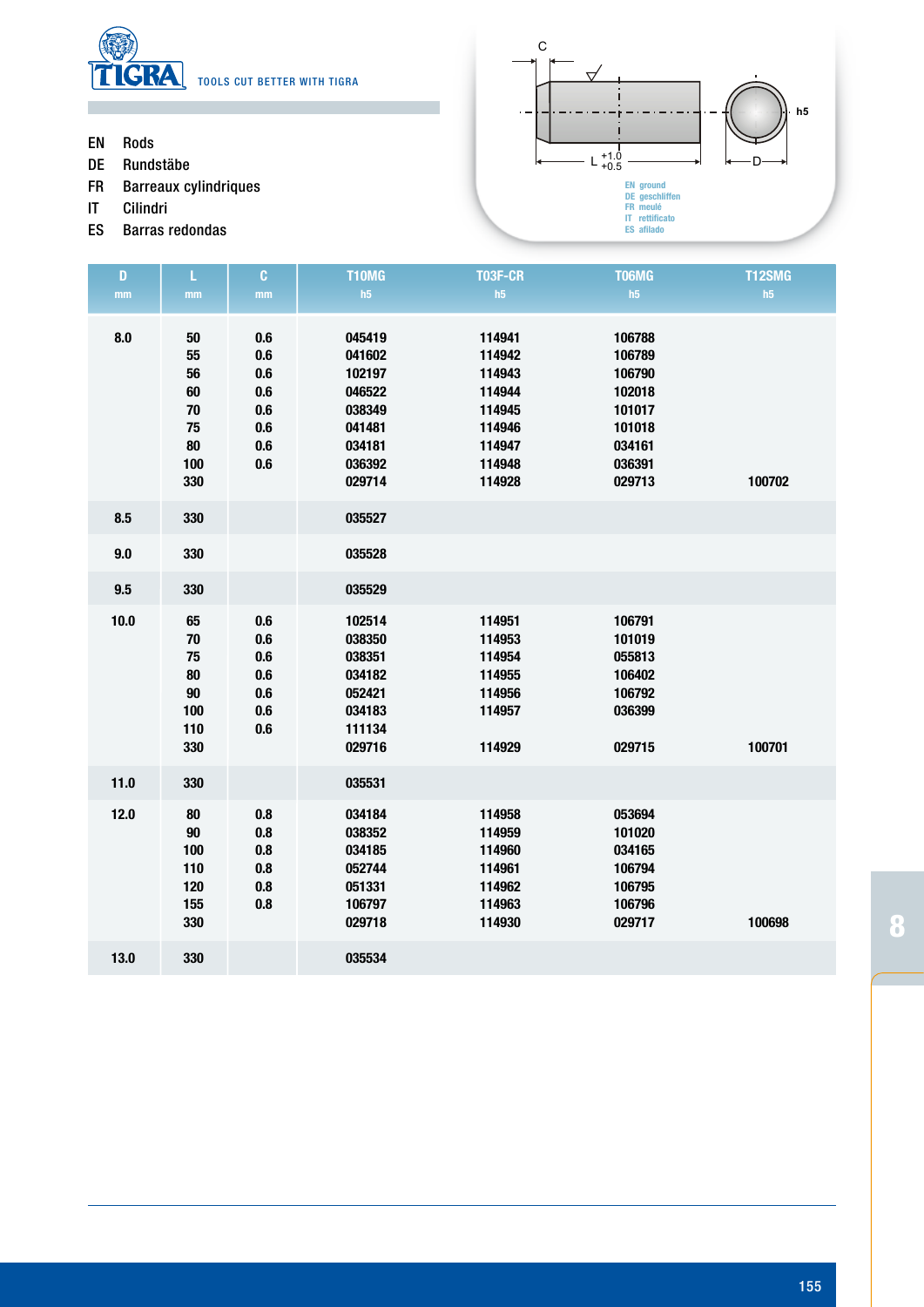

C ᠸ **h5** $\ddot{\phantom{a}}$  $L_{+0.5}^{+1.0}$   $\longrightarrow$   $\leftarrow$  D **EN ground DE geschliffen FR meulé IT rettificato ES afilado**

- Rods EN
- Rundstäbe DE
- Barreaux cylindriques FR
- Cilindri IT
- Barras redondas ES

| $\mathbf{D}$ | L                                                                                           | $\mathbf{C}$                                                                            | T10MG                                                                                                                                    | <b>T03F-CR</b>                                                                                                                 | <b>T06MG</b>                                                                                                                   | <b>T12SMG</b> |
|--------------|---------------------------------------------------------------------------------------------|-----------------------------------------------------------------------------------------|------------------------------------------------------------------------------------------------------------------------------------------|--------------------------------------------------------------------------------------------------------------------------------|--------------------------------------------------------------------------------------------------------------------------------|---------------|
| mm           | mm                                                                                          | mm                                                                                      | h5                                                                                                                                       | h5                                                                                                                             | h5                                                                                                                             | h5            |
| 14.0         | $90\,$<br>100<br>110<br>120<br>330                                                          | 0.8<br>0.8<br>0.8<br>0.8                                                                | 041482<br>034186<br>038353<br>053659<br>029720                                                                                           | 114964<br>114965<br>114966<br>114967<br>114931                                                                                 | 101022<br>034166<br>101023<br>106801<br>029719                                                                                 | 109915        |
| 15.0         | 330                                                                                         |                                                                                         | 035537                                                                                                                                   |                                                                                                                                |                                                                                                                                |               |
| 16.0         | 80<br>90<br>93<br>100<br>110<br>120<br>130<br>140<br>150<br>155<br>170<br>175<br>180<br>330 | 0.8<br>0.8<br>0.8<br>0.8<br>0.8<br>0.8<br>0.8<br>0.8<br>0.8<br>0.8<br>0.8<br>0.8<br>0.8 | 052553<br>038354<br>106803<br>034187<br>038355<br>034188<br>053858<br>038356<br>043662<br>041603<br>052410<br>053515<br>111133<br>029722 | 114972<br>114973<br>114974<br>114975<br>114976<br>114977<br>114978<br>114979<br>114980<br>114981<br>114982<br>114983<br>114932 | 106412<br>101024<br>106802<br>034167<br>101025<br>034168<br>106805<br>101026<br>103951<br>106806<br>106807<br>106808<br>029721 | 103950        |
| 17.0         | 330                                                                                         |                                                                                         | 035540                                                                                                                                   |                                                                                                                                |                                                                                                                                |               |
| 18.0         | 93<br>100<br>110<br>115<br>120<br>330                                                       | 0.8<br>0.8<br>$\bf 0.8$<br>0.8<br>0.8                                                   | 106809<br>034189<br>102817<br>038357<br>034190<br>029724                                                                                 | 114984<br>114985<br>114986<br>114987<br>114988<br>114933                                                                       | 106810<br>034169<br>106811<br>101027<br>034170<br>029723                                                                       | 109916        |
| 19.0         | 330                                                                                         |                                                                                         | 035541                                                                                                                                   |                                                                                                                                |                                                                                                                                |               |
| 20.0         | 100<br>110<br>115<br>120<br>125                                                             | $1.0$<br>$1.0\,$<br>$1.0\,$<br>$1.0\,$<br>$1.0$                                         | 034192<br>044472<br>038358<br>034193<br>100241                                                                                           | 114989<br>114990<br>114991<br>114992<br>114993                                                                                 | 034172<br>106403<br>101028<br>034173<br>106812                                                                                 |               |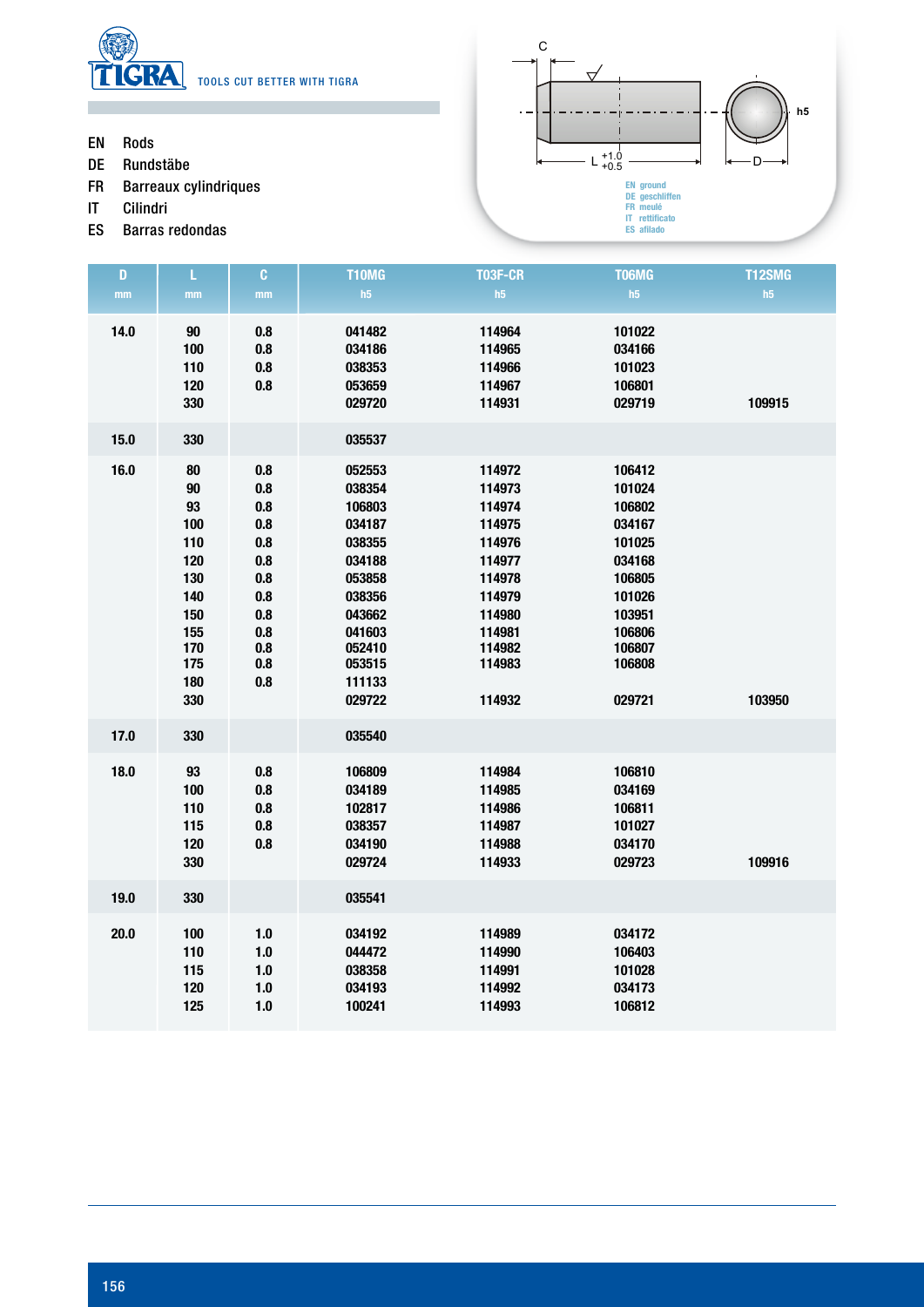

- Rods EN
- Rundstäbe DE
- Barreaux cylindriques FR
- Cilindri IT
- Barras redondas ES



| $\mathbf D$   | L                                                    | $\mathbf{C}$                                              | <b>T10MG</b>                                                                 | T03F-CR                                                                      | T06MG                                                                        | <b>T12SMG</b> |
|---------------|------------------------------------------------------|-----------------------------------------------------------|------------------------------------------------------------------------------|------------------------------------------------------------------------------|------------------------------------------------------------------------------|---------------|
| $\mathbf{mm}$ | $\mathbf{mm}$                                        | $\mathop{\rm mm}\nolimits$                                | h5                                                                           | h5                                                                           | h5                                                                           | h5            |
| 20.0          | 130<br>135<br>140<br>145<br>150<br>155<br>170<br>330 | 1.0<br>$1.0$<br>$1.0$<br>$1.0$<br>$1.0$<br>$1.0$<br>$1.0$ | 106044<br>039115<br>038359<br>105702<br>034194<br>100073<br>055570<br>029726 | 114994<br>114995<br>114996<br>114997<br>114998<br>114999<br>115000<br>114934 | 106813<br>054819<br>101029<br>106814<br>034174<br>106815<br>106816<br>029725 | 109917        |
| 21.0          | 330                                                  |                                                           | 035542                                                                       |                                                                              |                                                                              |               |
| 22.0          | 330                                                  |                                                           | 035543                                                                       | 114935                                                                       | 036562                                                                       | 109918        |
| 23.0          | 330                                                  |                                                           | 035544                                                                       |                                                                              |                                                                              |               |
| 24.0          | 330                                                  |                                                           | 035545                                                                       |                                                                              |                                                                              |               |
| 25.0          | 110<br>125<br>155<br>330                             | $1.0$<br>$1.0$<br>$1.0$                                   | 102424<br>106818<br>102765<br>029728                                         | 115005<br>115006<br>115007<br>114936                                         | 104306<br>106817<br>106819<br>029727                                         | 109919        |
| 26.0          | 330                                                  |                                                           | 035546                                                                       |                                                                              |                                                                              |               |
| 27.0          | 330                                                  |                                                           | 036587                                                                       |                                                                              |                                                                              |               |
| 28.0          | 330                                                  |                                                           | 035547                                                                       | 114937                                                                       | 036566                                                                       | 109920        |
| 29.0          | 330                                                  |                                                           | 036589                                                                       |                                                                              |                                                                              |               |
| 30.0          | 330                                                  |                                                           | 035548                                                                       | 114938                                                                       | 036567                                                                       |               |
| 31.0          | 330                                                  |                                                           | 036591                                                                       |                                                                              |                                                                              |               |
| 32.0          | 330                                                  |                                                           | 035549                                                                       | 114939                                                                       | 036568                                                                       |               |
| 35.0          | 330                                                  |                                                           | 035552                                                                       | 114940                                                                       | 036569                                                                       |               |